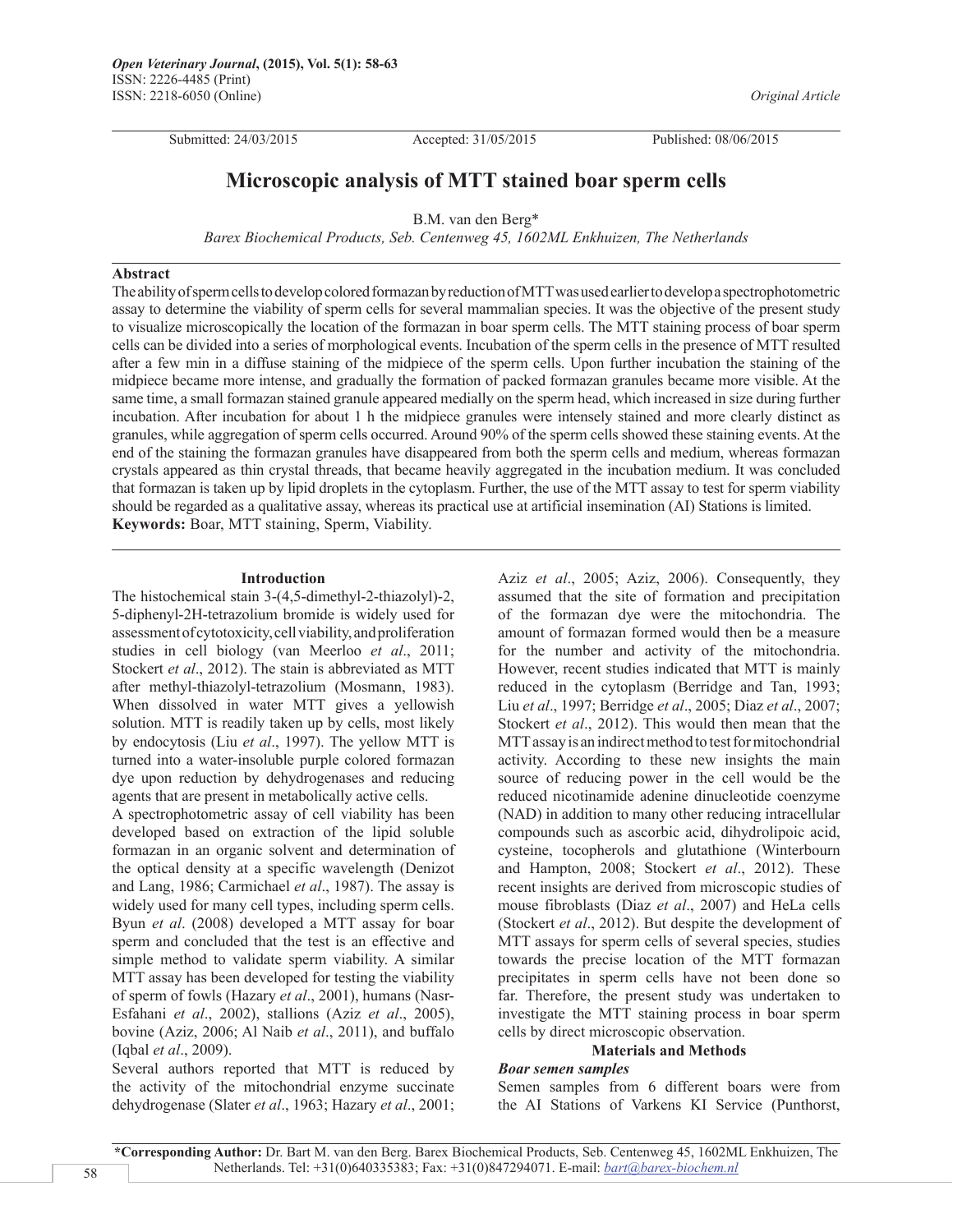The Netherlands) and Mobiel KI (Dedemsvaart, The Netherlands). Semen was collected and processed as described by van den Berg *et al*. (2014). The semen diluents used were based on the Beltsville thawing solution (BTS) preservation medium developed by Johnson *et al*. (2000). BTS is composed of 37.0 g glucose, 1.25 g EDTA, 6.0 g sodium citrate, 1.25 g sodium bicarbonate and 0.75 g potassium chloride per L. Diluted semen samples at a concentration of about 30 x 106 cells per ml were stored at 17°C until use. For MTT staining, the sperm samples were further diluted to a concentration of about  $15 \times 10^6$  cells per ml. Concentrations were determined using the CEROS II computer assisted sperm analysis system from Hamilton Thorne (Beverly, MD, USA). All semen samples were analyzed within a day after collection. Only semen samples with a minimal sperm cell motility of 70% were used. Sperm cell motility was assessed using the CEROS II.

# *MTT staining*

The MTT stock solution contained 1 mg/ml MTT in BTS and was filtered through a 0.22 μm Millipore filter. Aliquots of 1 ml were stored at -20°C. MTT and BTS were purchased from Sinus Biochemistry and Electrophoresis (Heidelberg, Germany). For sperm cell staining, 100 μL of the MTT stock solution was added to 1 ml diluted semen in 1.5 ml polypropylene reaction vials. The concentration of sperm cells was adjusted to about 15 x 106 cells per ml. The reaction vials were put in a heat block that was set at 37 °C. The reaction vials were left open to allow for oxidative phosphorylation. For microscopic analysis, samples were taken from the reaction vials at about 2 min time interval during the first 10 min, at about 10 min time interval during the first hour, and about 30 min time interval during the 3 hours thereafter. A final microscopic analysis was done about 24 hours after the start of the staining from samples taken from the reaction vials as well as of the slides from earlier samplings.

### *Microscopic analysis*

For microscopic analysis 5 μL stained cell samples were taken from the incubation medium, pipetted onto microscope slides, and covered with cover glass at room temperature. Microscopic observations and photomicrography were performed using a Nikon Eclipse 50i microscope equipped with phase contrast using a 40x objective (Nikon Instruments Europe, Badhoevedorp, The Netherlands). Digital images were obtained using an Euromex DC5000 digital camera (Euromex, Arnhem, The Netherlands) attached to the binocular tube with a C-mount. The camera has a 1/2.5" CMOS sensor with maximal output resolution of 2592×1944 pixels and pixel size of 2.2  $\times$  2.2  $\mu$ m. From each MTT staining sample, images of at least 100 sperm cells were captured using the software program ImageFocus (from Euromex, Arnhem, The Netherlands)

and stored for further analysis. For determination of the number of normal and aberrant stained sperm cells 3 ejaculates of each of 3 different boars were analyzed in duplicate by studying at least 200 images per sample after about 1 h staining. Statistical analysis was done using GraphPad Instat (GraphPad Software, San Diego, California, USA) for calculation of standard deviations and significance of differences. Means were considered significantly different with a p-value < 0.05. The data were subjected to pair-wise comparison based on the Tukey method in conjunction with ANOVA to compare the differences.

# **Results**

#### *Sperm cell staining*

The first step in the reduction of MTT starts immediately after incubation of the boar sperm cells at 37°C in the presence of MTT. This could be seen from the purple coloration of the incubation medium in the reaction vials. Microscopic analysis revealed already after a few min. of incubation a light purple coloration of the midpiece of the sperm cells. This was a diffuse and even coloration of the midpiece not showing any particulate shape. During longer incubation the color became more intense, but the midpiece was still evenly stained (Fig. 1a). After about 15 min a small purple colored granule medially located on the sperm head could be observed (Fig. 1b). In most cases the location of the sperm head granule was near the ridge of the acrosomal cap. The size of the sperm head granule increased during further incubation (Fig. 1c) from about 0.1 μm to about 1 μm. The increase in size reaches a maximum at about 1 to 2 h of staining, while the multiple granules became



**Fig. 1.** Microscopic images of MTT stained boar sperm cells. The images show the results of staining during the first 30 min;  $[(a)$ : at about 5 min; (b): at about 15 min and  $(c)$ : at about 30 min staining] of incubation of sperm cells at 37°C in the presence of MTT. Note the increase in intensity of the midpiece during the staining process and the appearance of the sperm head granule.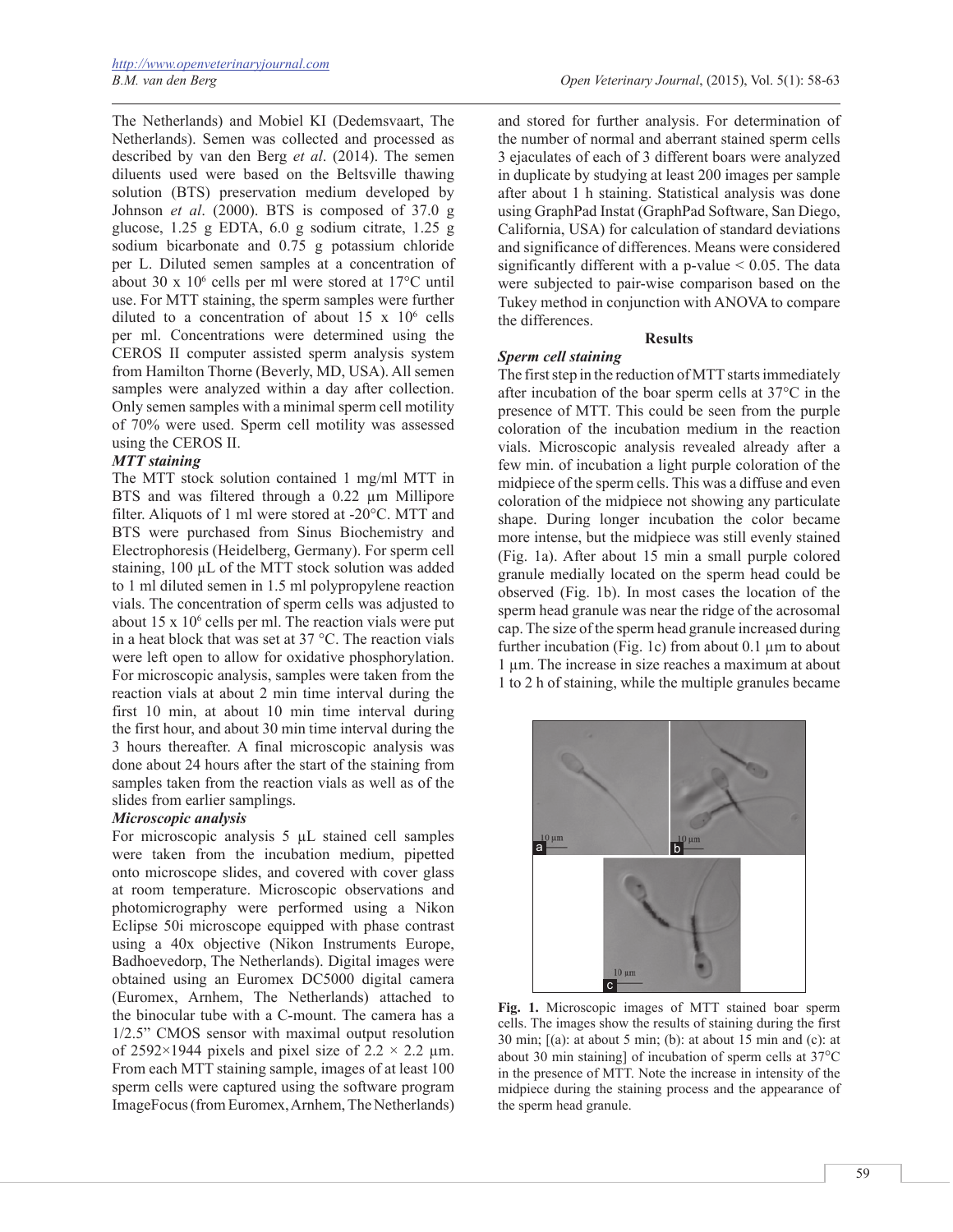*B.M. van den Berg Open Veterinary Journal*, (2015), Vol. 5(1): 58-63

more distinct in the midpiece. Also between 1 and 2 h staining the head granule grew to its maximum size of about 1 μm.

The observations as depicted in Figure 1 were seen for most of the sperm cells of all boar semen samples analyzed. However, in some cases the midpiece remained unstained or lightly stained. Further, in some rare cases two head granules were observed (Fig. 2a and b). Finally, in some cases the sperm head granule appeared near the neck (Fig. 2c) or near the top (Fig. 2d) of the head. These different staining types were considered as aberrant types.

To assess the percentage of normal and aberrant stained cells, 3 ejaculates from each of 3 different boars were analyzed. The percentage of sperm cells with normal stained midpiece and the head granule located median for the 3 different boars was  $91.3 \pm 4.0$ ,  $89.2 \pm 3.1$ and  $85.2 \pm 4.2$ . There was no statistical difference between the results of the analysis for the 3 boars (P=0.32). During 2-3 h of incubation the granules of the midpiece became more pronounced and in some cases the granules seemed to be loosely bound to the midpiece or even detached from the sperm cell (Fig. 3). The formation of granules became very clear after 3 h



**Fig. 2.** Microscopic images of MTT stained boar sperm cells. The images show the results of staining after about 30 min to 1 h incubation of sperm cells at 37°C in the presence of MTT. The different images show sperm heads with 2 granules (a and b) and the aberrant position of the head granule near the neck (c) and the top (d) of the sperm head.

and longer incubation times (Fig. 4a). Granules could then be found not only attached to the midpiece but also in the staining medium and attached to the end piece of the sperm cell.

The formation of formazan crystals could be observed from samples taken after 1 h incubation that were left on the microscope slide for 6 h at room temperature. Crystal formazan threads bound to sperm cells could be observed, while granules had disappeared (Fig. 4b). When the samples remained incubated in the reaction vials for 6 h, similar crystal formation occurred, but due to the many formazan threads and the fluidity of the medium, the threads clogged together forming massive aggregates (Fig. 4c).

#### **Discussion**

An MTT assay for sperm cell viability has been developed for several species (Hazary *et al*., 2001; Nasr-Esfahani *et al*., 2002; Aziz *et al*., 2005; Aziz, 2006; Byun *et al*., 2008; Iqbal *et al*., 2009; Al Naib *et al*., 2011). It was concluded that the staining intensity is directly proportional to the mitochondrial activity and correlates with the number of sperm cells and their viability (Hazary *et al*., 2001; Nasr-Esfahani *et al*., 2002; Aziz *et al*., 2005; Aziz, 2006; Byun *et al*., 2008; Iqbal *et al*., 2009). However, these studies lack extensive microscopic analysis of MTT stained sperm cells. Here, microscopic analysis of MTT stained boar sperm cells is reported to further study the validity of the MTT assay for sperm cell viability.

The microscopic analysis showed that about 90% of the sperm cells of each sample from 6 different boars followed a staining process that can be divided into several events: diffuse staining of the midpiece followed by more intense staining and the appearance



**Fig. 3.** Microscopic images of MTT stained boar sperm cells. The images show the staining after about 2 h incubation of sperm cells at 37°C in the presence of MTT. Note the aggregation of the sperm cells and the formation of granules, especially on the insert image.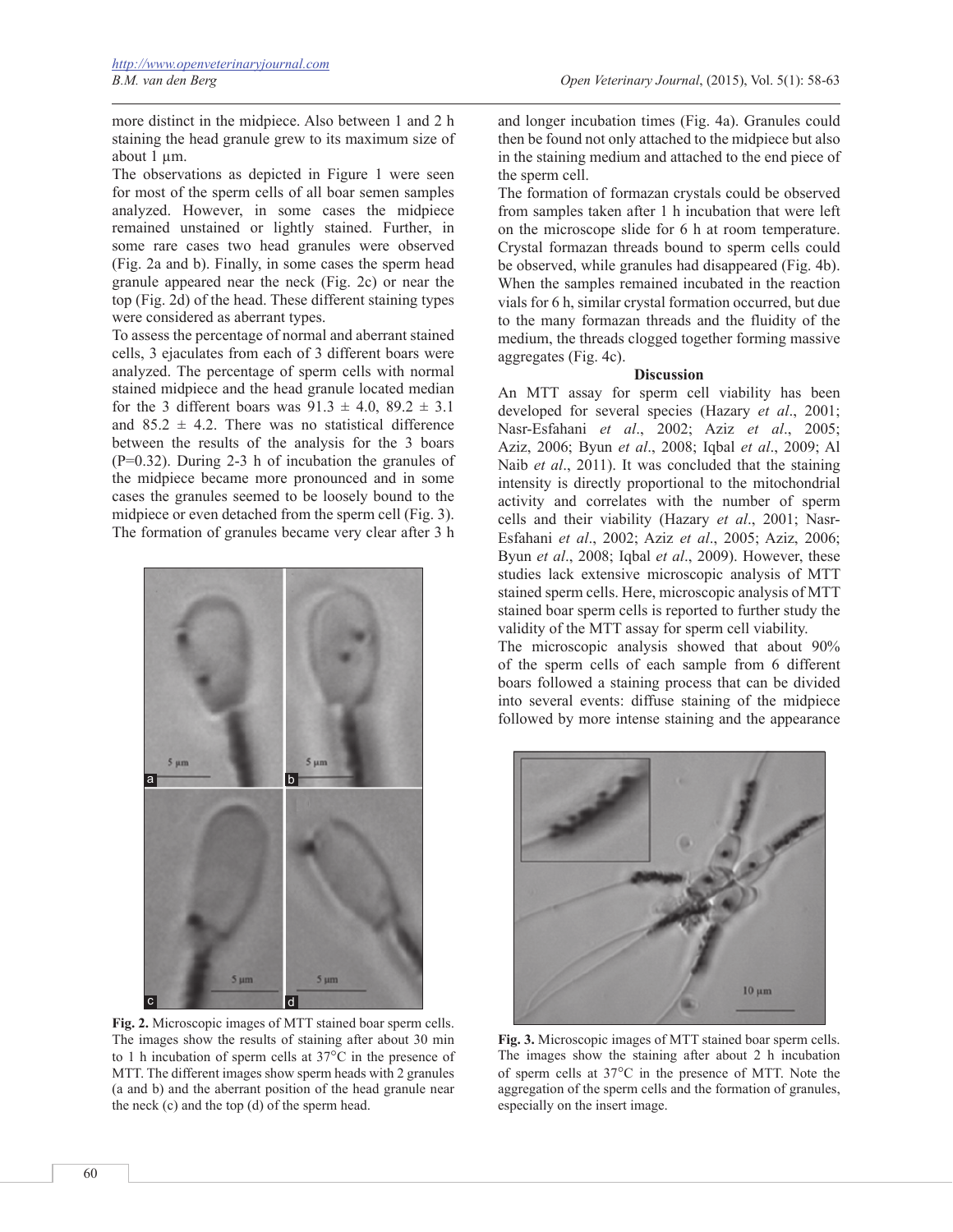

**Fig. 4.** Microscopic images of MTT stained boar sperm cells. (a) Image showing the formation of granules attached to the sperm head, midpiece and end piece, and granules free from the sperm cells in the medium after about 3 h incubation. (b) Image showing the formation of MTT crystals after about 3 h incubation of boar sperm cells at 37°C and 20 h incubation at room temperature between slide and cover slip. Note the absence of granules. (c) Image showing the heavy formation of MTT crystals after about 24 h incubation of boar sperm cells at 37°C in the presence of MTT.

of formazan granules in the entire midpiece, appearance of a small granule medially on the sperm head that increases in size during further incubation, and finally disappearance of all the formazan granules and formation of formazan crystals. The sperm cells that did not follow the description of the given staining process (about 10%) were considered aberrant types. Whether these aberrant types reflect sperm cells with aberrant functioning or not remains to be determined. To our knowledge this formazan stained head granule is reported for the first time.

From the staining of the midpiece it cannot be concluded whether the formazan is located in the cytoplasm or the mitochondria, since the mitochondria are located in the midpiece arranged in a helical pattern around the longitudinal fibrous elements of the tail (Bakst and Howarth, 1975; Thurston and Hess, 1987). This structure makes a detailed visualization of the location of the staining impossible using light microscopy. However, as the description of the staining

events as described here is strikingly similar to those reported by others, it can be concluded that we might deal here with similar cellular location of the MTT reduction. The formation of formazan stained granules, their disappearance and the concomitant formazan crystal formation has been described for other cell types (Nikkhah *et al*., 1992; Shearman *et al*., 1995; Liu *et al*., 1997; Molinari *et al*., 2005; Diaz *et al*., 2007; Stockert *et al*., 2012). The disappearance of the granules from the cells is likely caused by a process called exocytosis (Liu *et al*., 1997; Molinari *et al*., 2005). Further, it is reported that the MTT staining occurs outside the mitochondria but in the cytoplasm by the NADH coenzyme (Liu *et al*., 1997; Diaz *et al*., 2007; Stockert *et al*., 2012). Diaz *et al*. (2007) suggested, based on literature and the result of different staining techniques, that formazan is located in lipid droplets. This was later confirmed by Stockert *et al*. (2012) using direct microscopic observation and colocalisation analysis with fluorescent probes. Thus, the similarity of the staining process as described by Diaz *et al*. (2007) and Stockert *et al*. (2012) with the staining process of boar sperm cells may indicate that we deal here with similar molecular events, namely uptake of MTT in the sperm cell, followed by reduction to formazan in the cell plasma of the main piece, and uptake of the formazan in lipid droplets leading to the granule formation.

It is not known whether sperm cells contain lipid droplets, but boar sperm cells are able to synthesize lipids that can be used as energy source, while different pools of 1,2-diacylglycerols were identified (Vazquez and Roldan, 1997; Santoro *et al*., 2013). Further, recent proteome studies indicated that peroxisomal and mitochondrial lipid metabolism might be more active than generally assumed (Amaral *et al*., 2013a). Thus, endogenous pools of lipids might possibly serve as a way to store formazan and may fit well with the hypothesis of Diaz *et al*. (2007).

The appearance of the MTT stained sperm head granule seems not to be an artefact. Further, it cannot be explained in a similar way as the granule formation in the midpiece, since the occurrence of cell plasma and production of reducing NADH by glycolysis has never been reported for the sperm head. But the staining events for the head granule are similar to those for the midpiece granules. The specific position of the head granule near the edge of the acrosomal cap may suggest a structure in the sperm head with reducing capacity that may be related to the acrosomal reaction. The stained head granule, as well as the staining process as described above, was also observed for sperm cells of stallion and rabbit sperm cells (B.M. van den Berg, unpublished observations).

As outlined above, reduction of MTT in the midpiece is assumed to be caused mainly by the action of the NADH coenzyme, the latter being the product of glycolysis.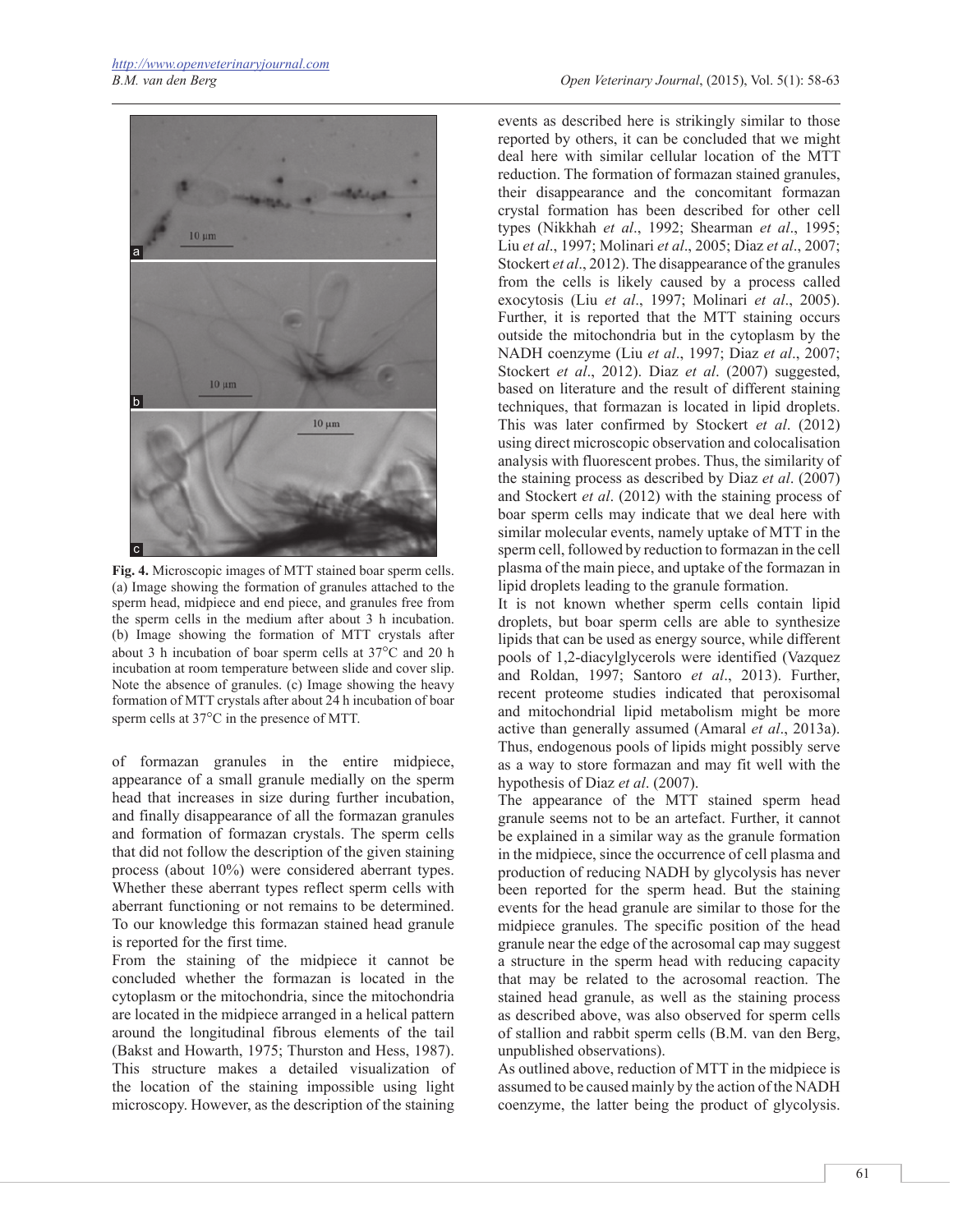Glycolysis and respiration in the sperm cells has been the object of many studies (Storey, 2008). Until recently the issue of sperm energy metabolism related to motility showed many conflicting reports (Ramalho-Santos *et al*., 2009). But recent evidence indicates that glycolysis may be the main provider of energy for motility (Mukai and Okuno, 2010; Amaral *et al*., 2013b; Takei *et al*., 2014) and that mitochondrial activity is related to other metabolic functions of the sperm cell, among others the production of reactive oxygen species (Aitken *et al*., 2012; Amaral *et al*., 2013b). This indicates that the product of glycolysis in the sperm cytoplasm is the major reducing agent responsible for MTT reduction. Consequently, the MTT assay for viability of sperm cells should be regarded as a qualitative measure of glycolytic activity. The MTT assay for sperm has been claimed to be a reliable test method and practical for routine evaluation of semen (Hazary *et al*., 2001; Aziz *et al*., 2005; Aziz, 2006), but the qualitative character makes the method unreliable. Therefore the method cannot be used by AI Stations to determine whether a sperm sample should be accepted or rejected for commercial purposes. Only in cases when one may choose between different semen samples for AI, a quick visual assay would perhaps be of value. Thus, for routine semen inspection, the value of the assay seems to be restricted to comparative analysis of semen samples.

### **Acknowledgements**

The author thanks Prof. Dr. Juan C. Stockert (Universidad Autónoma de Madrid, Spain) for helpful comments during the preparation of the manuscript.

### **Conflict of interest**

The author declares that there is no conflict of interest.

#### **References**

- Aitken, R.J., Jones, K.T. and Robertson, S.A. 2012. Reactive oxygen species and sperm function – in sickness and in health. J. Androl. 33, 1096-1106.
- Al Naib, A., Hanrahan, J.P., Lonergan, P. and Fair, S. 2011. In vitro assessment of sperm from bulls of high and low field fertility. Theriogenology 76, 161-167.
- Amaral, A., Castillo, J., Estanyol, J.M., Ballescà, J.L., Ramalho-Santos, J. and Oliva, R. 2013a. Human sperm tail proteome suggests new endogenous metabolic pathways. Mol. Cell Proteomics 12, 330-342.
- Amaral, A., Lourenço, B., Marques, M. and Ramalho-Santos, J. 2013b. Mitochondrial functionality and sperm quality. Reprod. 146, 63-74.
- Aziz, D.M., Ahlswede, L. and Enbergs, H. 2005. Application of MTT reduction assay to evaluate equine sperm viability. Theriogenology 64, 1350-1356.
- Aziz, D.M. 2006. Assessment of bovine sperm viability

by MTT reduction assay. Anim. Reprod. Sci. 92, 1-8.

- Bakst, M.R. and Howarth, Jr.B. 1975. The head, neck and midpiece of cock spermatozoa examined with the transmission electron microscope. Biol. Reprod. 12, 632-640.
- Berridge, M.V., Herst, P.M. and Tan, A.S. 2005. Tetrazolium dyes as tools in cell biology: new insights into their cellular reduction. Biotechnol. Annu. Rev. 11, 127-152.
- Berridge, M.V. and Tan, A.S. 1993. Characterisation of the cellular reduction of 3-(4,5-dimethylthiazol-2yl)-2,5-diphenyltetrazolium bromide (MTT): Subcellular localization, substrate dependence, and involvement of mitochondrial electron transport in MTT reduction. Arch. Biochem. Biophys. 303, 474-482.
- Byun, J.W., Choo, S.H., Kim, H.H., Kim, Y.J., Hwang, Y.J. and Kim, D.Y. 2008. Evaluation of boar sperm viability by MTT reduction assay in Beltsville thawing solution extender. Asian-Aust. J. Anim. Sci. 21, 494-498.
- Carmichael, J., DeGraf, W.G., Gazdar, A.F., Mina, J.D. and Mitchel, J.B. 1987. Evaluation of a Tetrazoliumbased Semi-automated Colorimetrie Assay: Assessment of Chemosensitivity Testing. Cancer Res. 47, 936-942.
- Denizot, F. and Lang, R. 1986. Rapid colorimetric assay for cell growth and survival. Modifications to the tetrazolium dye procedure giving improved sensitivity and reliability. J. Immunol. Methods 89, 271-277.
- Diaz, G., Melis, M., Musin, A., Piludu, M., Piras, M. and Falchi, A.M. 2007. Localization of MTT formazan in lipid droplets. An alternative hypothesis about the nature of formazan granules and aggregates. Eur. J. Histochem. 51, 213-218.
- Hazary, R.C., Chaudhuri, D. and Wishart, G.J. 2001. Application of an MTT reduction assay for assessing sperm quality and predicting fertilising ability of domestic fowl semen. Br. Poult. Sci. 42, 115-117.
- Iqbal, M., Ijaz, A., Aleem, M., Rehman, H. and Yousaf, M.S. 2009. Assessment of Nili-Ravi buffalo (Bubalus bubalis) semen by MTT reduction Assay. South African J. Anim. Sci. 39(Suppl. 1), 294-300.
- Johnson, L.A., Weitze, K.F., Fiser, P. and Maxwell, W.M. 2000. Storage of boar semen. Anim. Reprod. Sci. 62, 143-172.
- Liu, Y., Peterson, D.A., Kimura, H. and Schubert, D. 1997. Mechanism of cellular 3-(4,5-dimethylthiazol-2-yl)-2,5-diphenyltetrazolium bromide (MTT) reduction. J. Neurochem. 69, 581-593.
- Molinari, B.L., Tasat, D.R., Palmieri, M.A. and Cabrini, R.L. 2005. Kinetics of MTT-formazan exocytosis in phagocytic and non-phagocytic cells. Micron 36, 177-183.